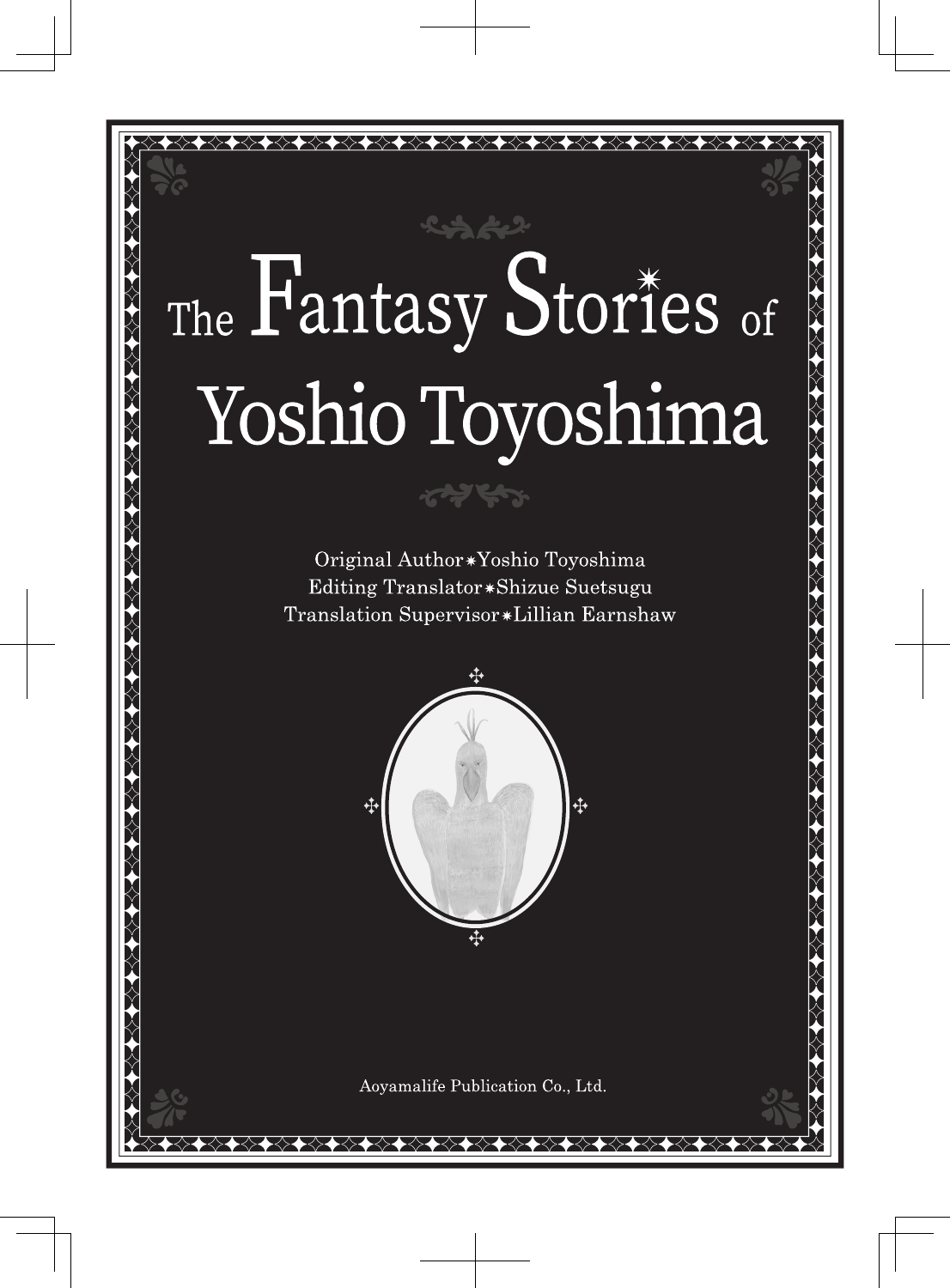## **CONTENTS**

| The Long-Nosed Goblin's Laughter  81 |  |
|--------------------------------------|--|
|                                      |  |
|                                      |  |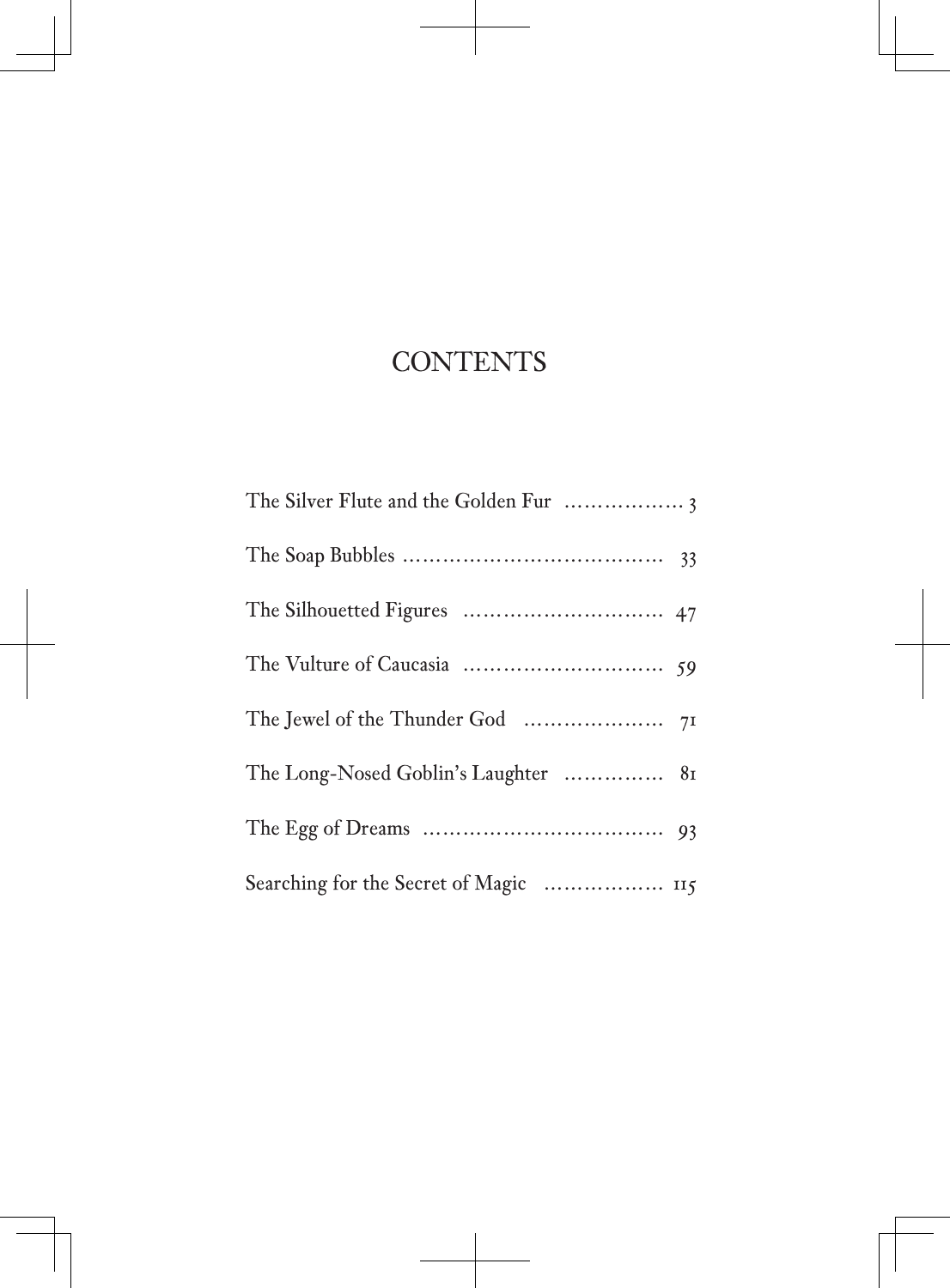The Silver Flute and the Golden Fur

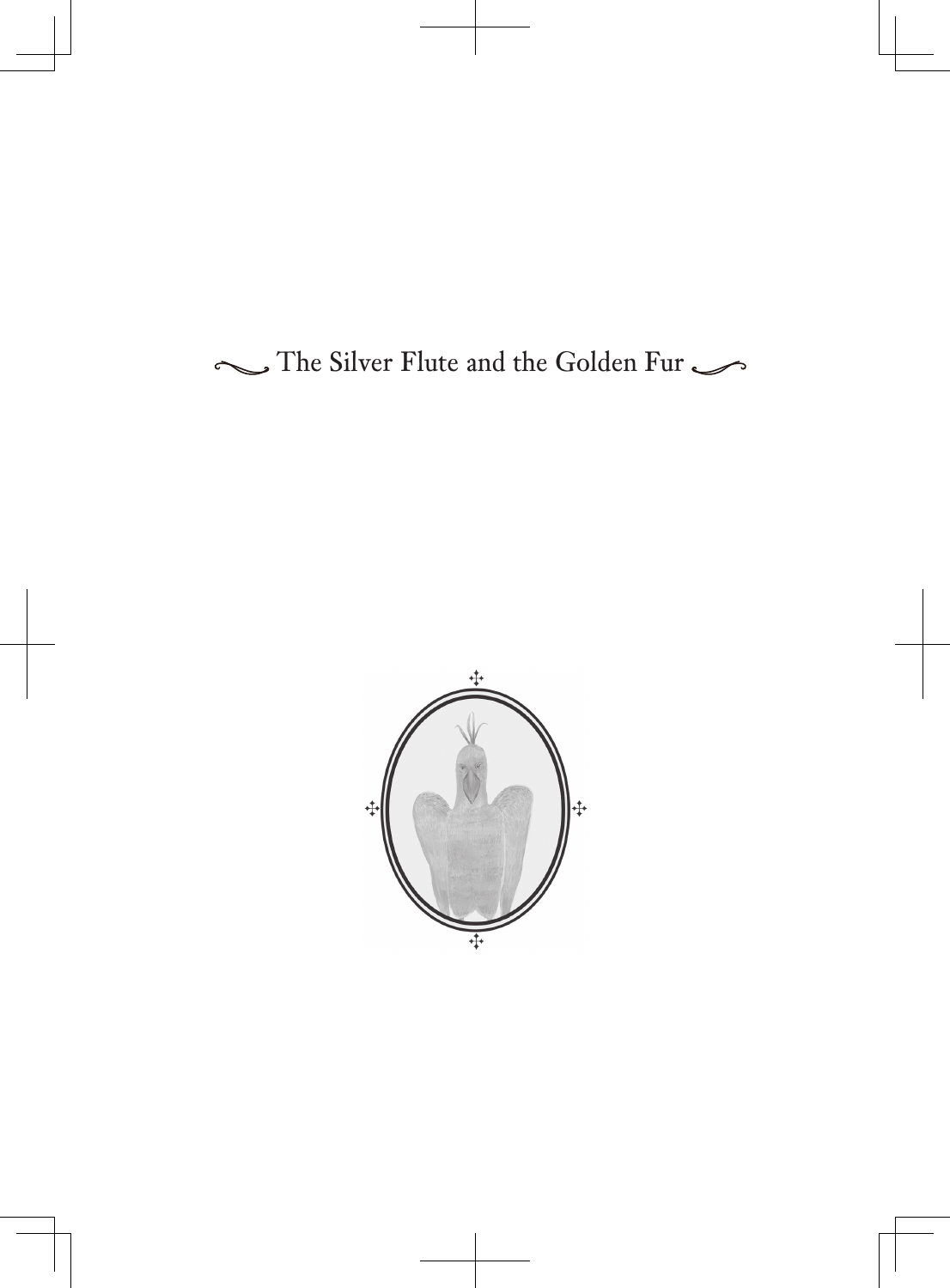In the old days, there lived a shepherd boy named Eximos at a certain place. He had no father and mother, he was an orphaned child. He lived by looking after a flock of sheep every day.

In the vivid green plains, the sheep would be playing pleasantly. Beautiful butterflies would be flying around field flowers, many kinds of birds would be twittering in the grove of trees and high up in the sky. The sun would be shining brightly.

Eximos lay down on the grass and sang songs, he whistled. He made blades of grass into various kinds of flutes, he made stems of reed grass into flutes, too.

*I wish I could sing like those little birds.* But no matter how many times he sang or played a flute, he did not come close to sounding like the little birds.

Meanwhile, one day, Eximos found a pure white reed in a clump of reeds, that was thick and grown straight and shining whitely like silver. Because of the novelty of it, Eximos was looking at it dreamily for a while, but a sudden idea flashed into his mind.

*What if I could make that into a flute…*

Immediately, Eximos cut the reed with his knife, and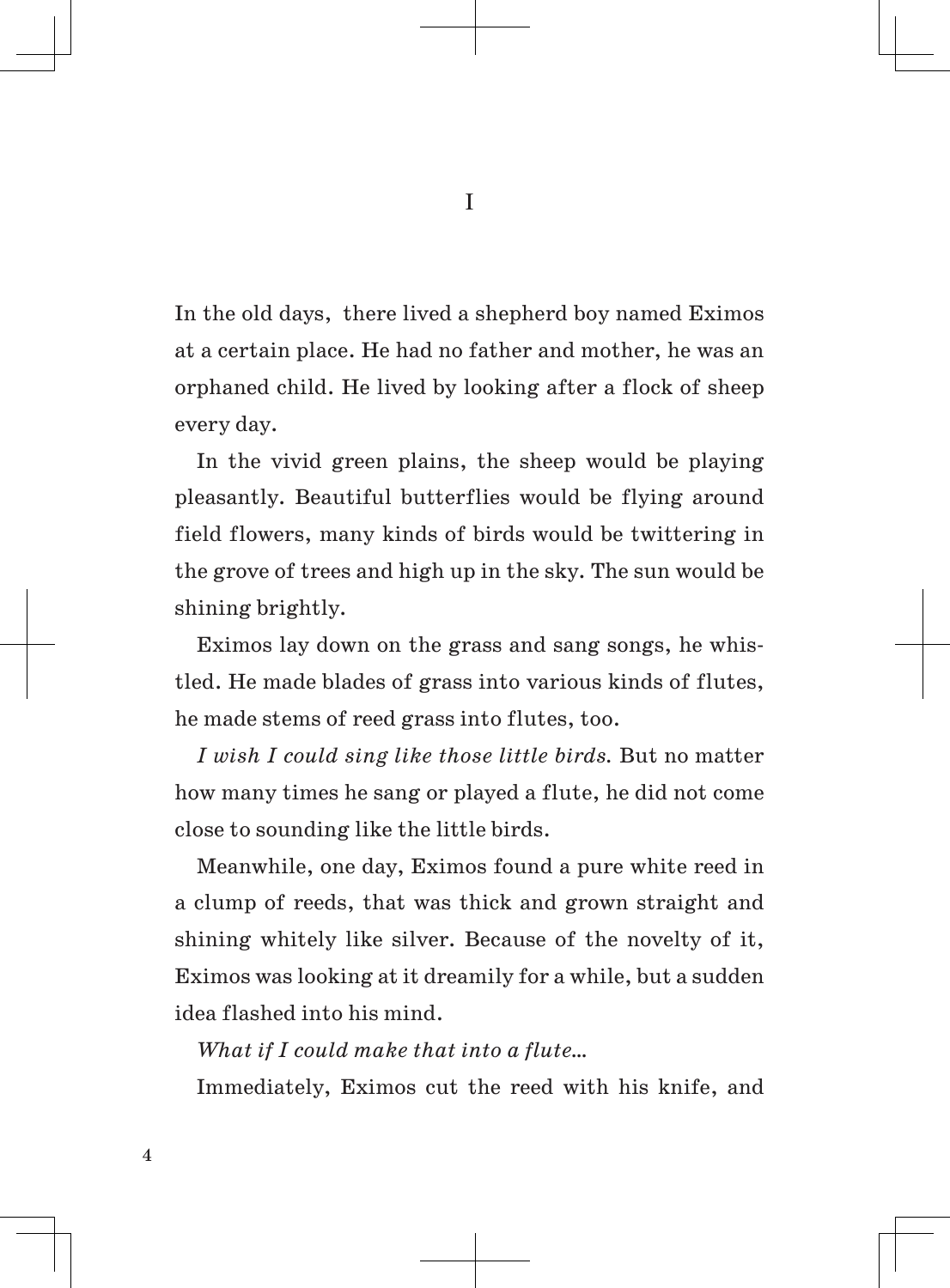made it into a flute. Then he tried to blow on it, but not a sound came out. The reed flute was just only shining like silver.

Eximos was disappointed, but he did not lose heart. He made the next reed into a new flute. But not a sound came out, either.

Three, four, five…, no matter how many flutes he made, every single one of them did not make a sound. However, the more difficult it was for him to make the flutes play, the more earnestly Eximos made other flutes. He felt that the time would come when he could make a wonderful one.

At length, he came to the last reed. If he tried to make a flute with it but in vain, the novel pure white reed would be used up.

"Oh, God!" Eximos cried out. With all his heart to the utmost, he made the last flute. Then he played on the flute timidly…

Eximost jumped up. In his happiness, tears rose in his eyes. It made a sound. It made a sound. It made a sound of incomparable beauty.

Shedding tears, Eximos looked at the reed flute shining silvery, and he put it again to his lips and blew it. What a beautiful sound! It did not compare with the song of little birds.

Eximos rushed around in the field waving the flute. Then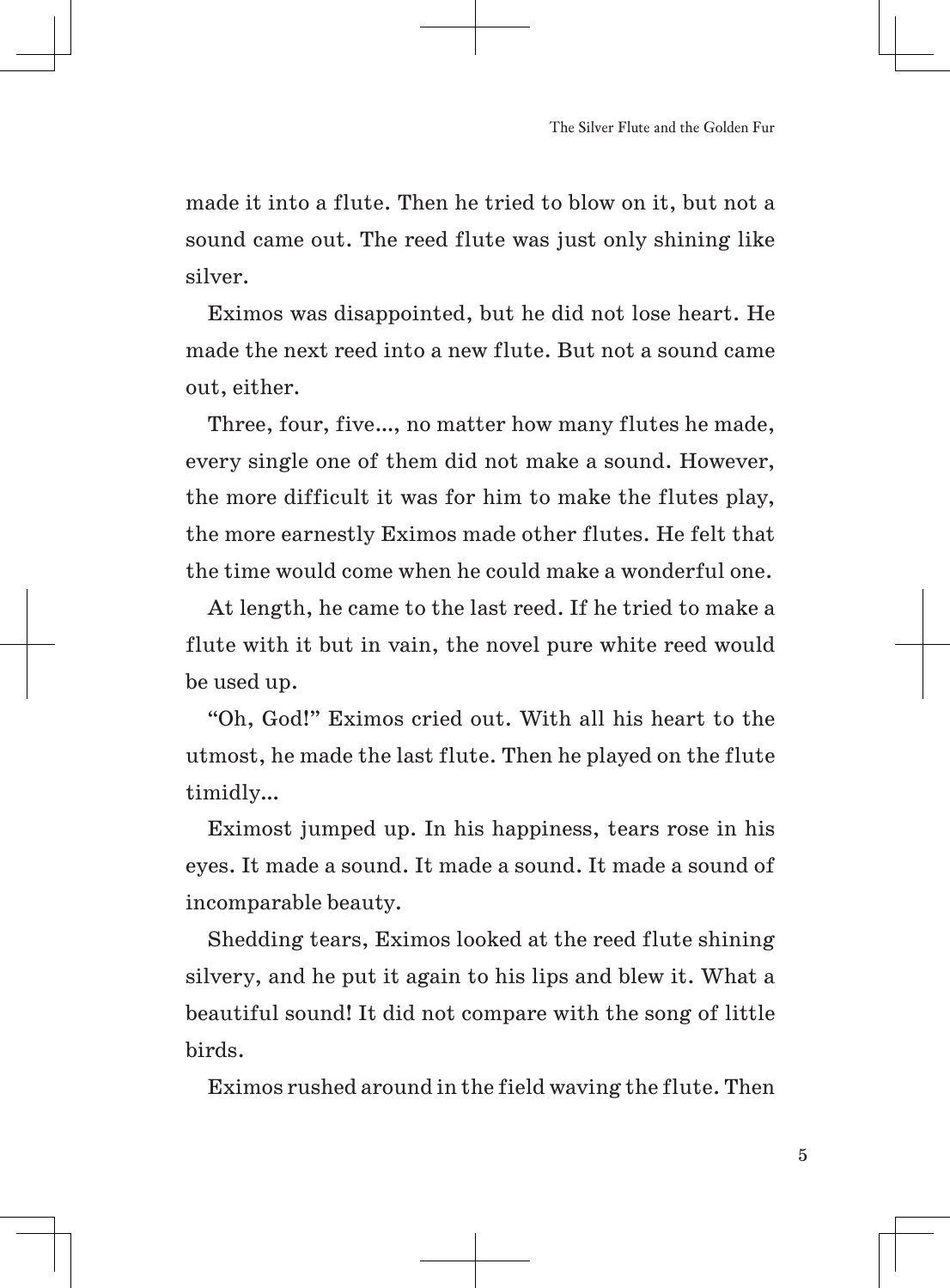he lay down in the shade of a tree at the edge of the woods, and he frantically continued blowing various songs.

In the meanwhile, he suddenly noticed that the sheep had come together at some time or other. On the trees, many little birds were perched motionless. Eximos broke into a smile. It was very delightful for him that sheep and little birds came together and listened to his flute.

Still, he wished they were no more than sheep and birds… Eximos started in surprise. In the woods were squatting here and there, various kinds of birds and animals, such as monkeys, wolves, foxes, hares, deer, lions, hawks, eagles, and so on, from where they had come, only God knows.

Eximos did not know what to do. Above all, he was astounded at the wolves and lions, the sheep and he might have been devoured by them. He immediately forgot the flute, moved backward and ran into the flock of sheep. But the fierce animals were still squatting and did not chase after him. They were merely following him with their gentle eyes.

Eximos rang bells and took the flock of sheep, and he went back to his hut.

Next day, Eximos went again to the plains with the flock of sheep. There were no fierce birds and animals there. Eximos was relieved and scattered the sheep in the plain, and he had a rest in the shade of trees and began playing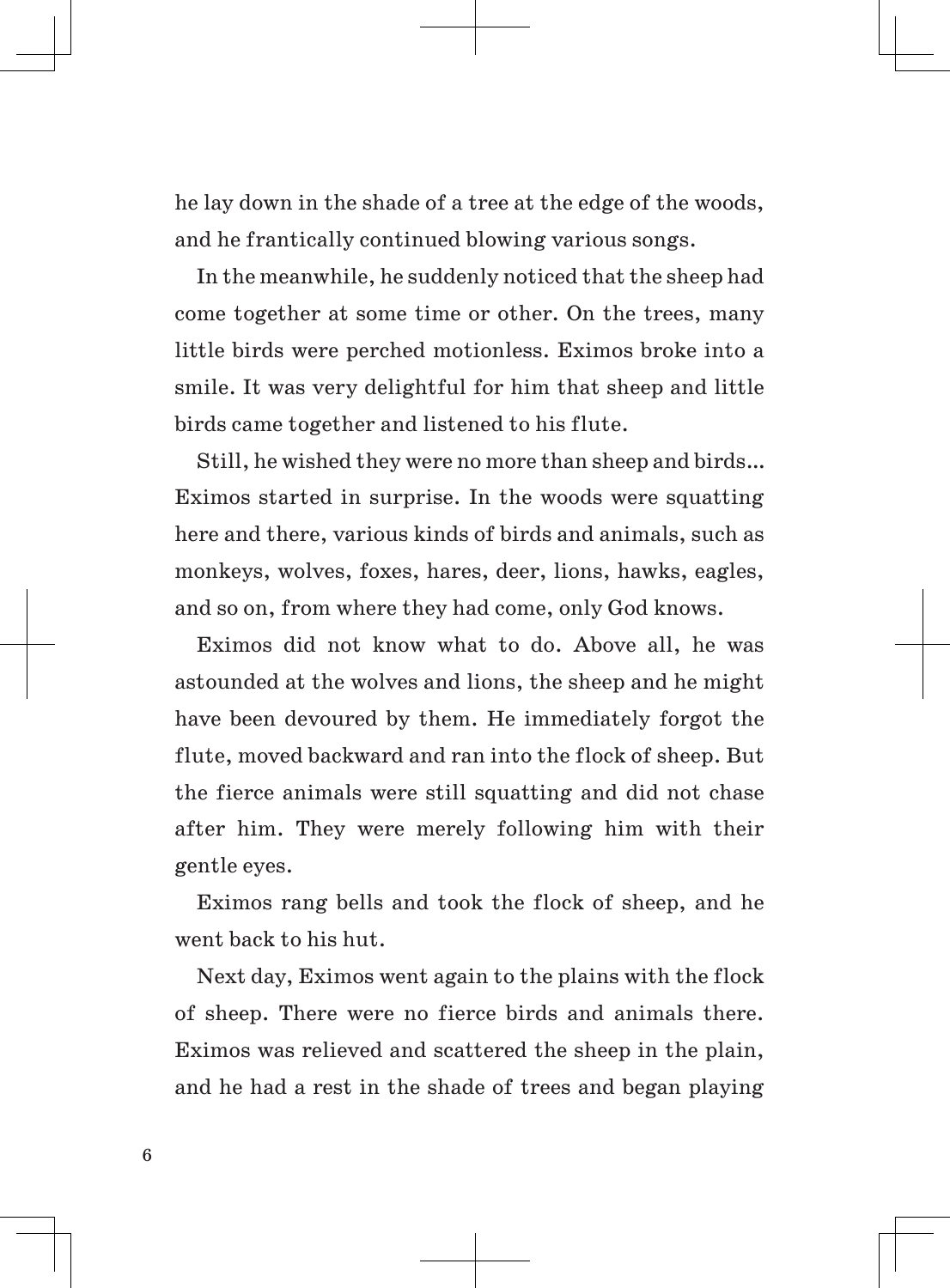the white reed flute. The sound was more beautiful than he thought himself playing before. It was a song like traveling from the heavens.

Meanwhile, upon hearing the sound, the sheep gathered together around him. The little birds came flying down, too. They were all listening silently. Still more, from the depth of the forest, came out many kinds of birds and animals. The fierce ones such as wolves and lions came out, too. But Eximos was not so surprised. He found it very well that they came out only to listen to the flute sound, judging from the look of them.

Among the animals, there were five or six deer, tilting their heads, with big horns to one side, they listened attentively to the flute. In the middle of them, there was a remarkably big deer with a long mane like a lion instead of horns. The fur of its whole body was sparkling with gold, and its eyes were perfectly clear blue.

Seeing the big deer with golden fur, Eximos was surprised. He had never seen such a deer before, nor heard about that in a talk, either. When Eximos stopped playing the flutes and was filled with rapture admiring it, the deer with the perfectly clear blue eyes, seemed to be smiling.

Eximos went up to the side of the deer, he gently stroked the golden bushy mane, and the deer seemed so pleased and nestled up to him. Eximos started playing the flute and the